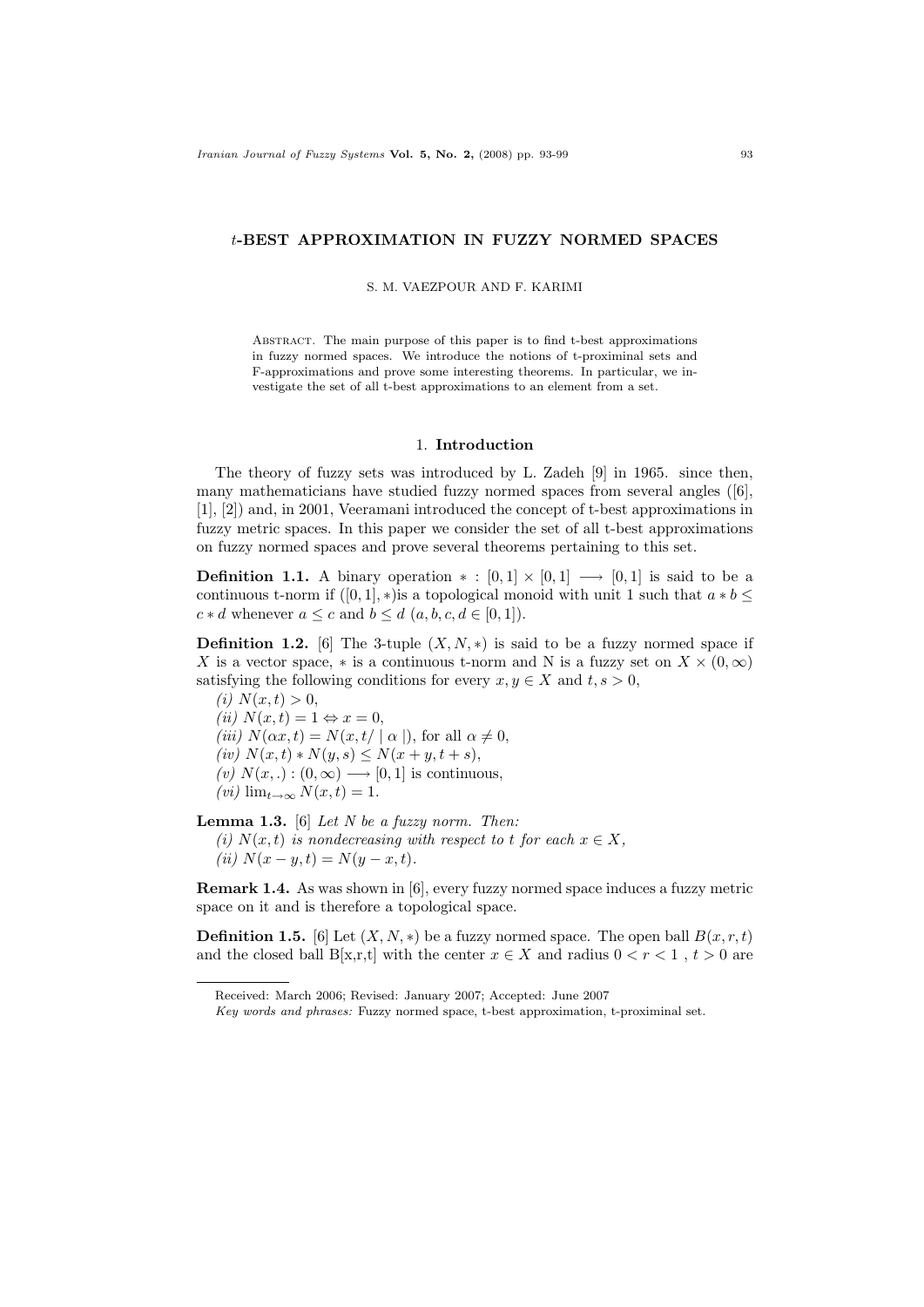defined as follows:

$$
B(x, r, t) = \{y \in X : N(x - y, t) > 1 - r\},\
$$
  

$$
B[x, r, t] = \{y \in X : N(x - y, t) \ge 1 - r\}.
$$

**Lemma 1.6.** [6] If  $(X, N, *)$  is a fuzzy normed space. Then: (i) the function  $(x, y) \rightarrow x + y$  is continuous, (ii) the function  $(\alpha, x) \longrightarrow \alpha x$  is continuous.

## 2. t-best Approximation

**Definition 2.1.** [8] Let A be a nonempty subset of a fuzzy normed space  $(X, N, *)$ . For  $x \in X$ ,  $t > 0$ , let

$$
d(A, x, t) = sup{N(y - x, t) : y \in A}.
$$

An element  $y_0 \in A$  is said to be a t-best approximation of x from A if

$$
N(y_0 - x, t) = d(A, x, t)
$$

**Definition 2.2.** Let A be a nonempty set of a fuzzy normed space  $(X, N, *)$ . For  $x \in X$ ,  $t > 0$ , we shall denote the set of all elements of t-best approximation of x from A by  $P_A^t(x)$ ; i.e.,

$$
P_A^t(x) = \{ y \in A : d(A, x, t) = N(y - x, t) \}.
$$

If each  $x \in X$  has at least (respectively exactly) one t-best approximation in A, then A is called a t-proximinal (respectively t-Chebyshev) set.

**Definition 2.3.** For  $t > 0$ , a nonempty closed subset A of a fuzzy normed space  $(X, N, *)$  is said to be t-boundedly compact if for each x in X and  $0 < r <$  $1, B[x, r, t] \cap A$  is a compact subset of X.

Theorem 2.4. (Invariance by translation and scalar multiplication)

Let A be a nonempty subset of a fuzzy normed space  $(X, N, *)$ . Then:

(i)  $d(A + y, x + y, t) = d(A, x, t)$ , for every  $x, y \in X$  and  $t > 0$ ,

(ii)  $P_A^t(x+y) = P_A^t(x) + y$ , for every  $x, y \in X$  and  $t > 0$ ,

(iii)  $d(\alpha A, \alpha x, t) = d(A, x, t / \mid \alpha \mid)$  for every  $x \in X$ ,  $t > 0$  and  $\alpha \in \mathbb{R} \setminus \{0\},$ 

(iv)  $P_{\alpha A}^{|\alpha|t}(\alpha x) = \alpha P_A^t(x)$ , for every  $x \in X$ ,  $t > 0$  and  $\alpha \in \mathbb{R} \setminus \{0\}$ ,

(v) A is t−proximinal (respectively t−chebyshev) if and only if  $A+y$  is t−proximinal (respectively t–chebyshev), for any given  $y \in X$ ,

(vi) A is t−proximinal (respectively t−chebyshev) if and only if  $\alpha A$  is  $| \alpha |$ tproximinal (respectively  $\alpha$  |t-chebyshev), for any given  $\alpha \in \mathbb{R} \setminus \{0\}$ .

*Proof.* (*i*) For any  $x, y \in X$  and  $t > 0$ ,

$$
d(A + y, x + y, t) = \sup \{ N((z + y) - (x + y), t) : z \in A \}
$$
  
=  $\sup \{ N(z - x, t) : z \in A \}$   
=  $d(A, x, t)$ .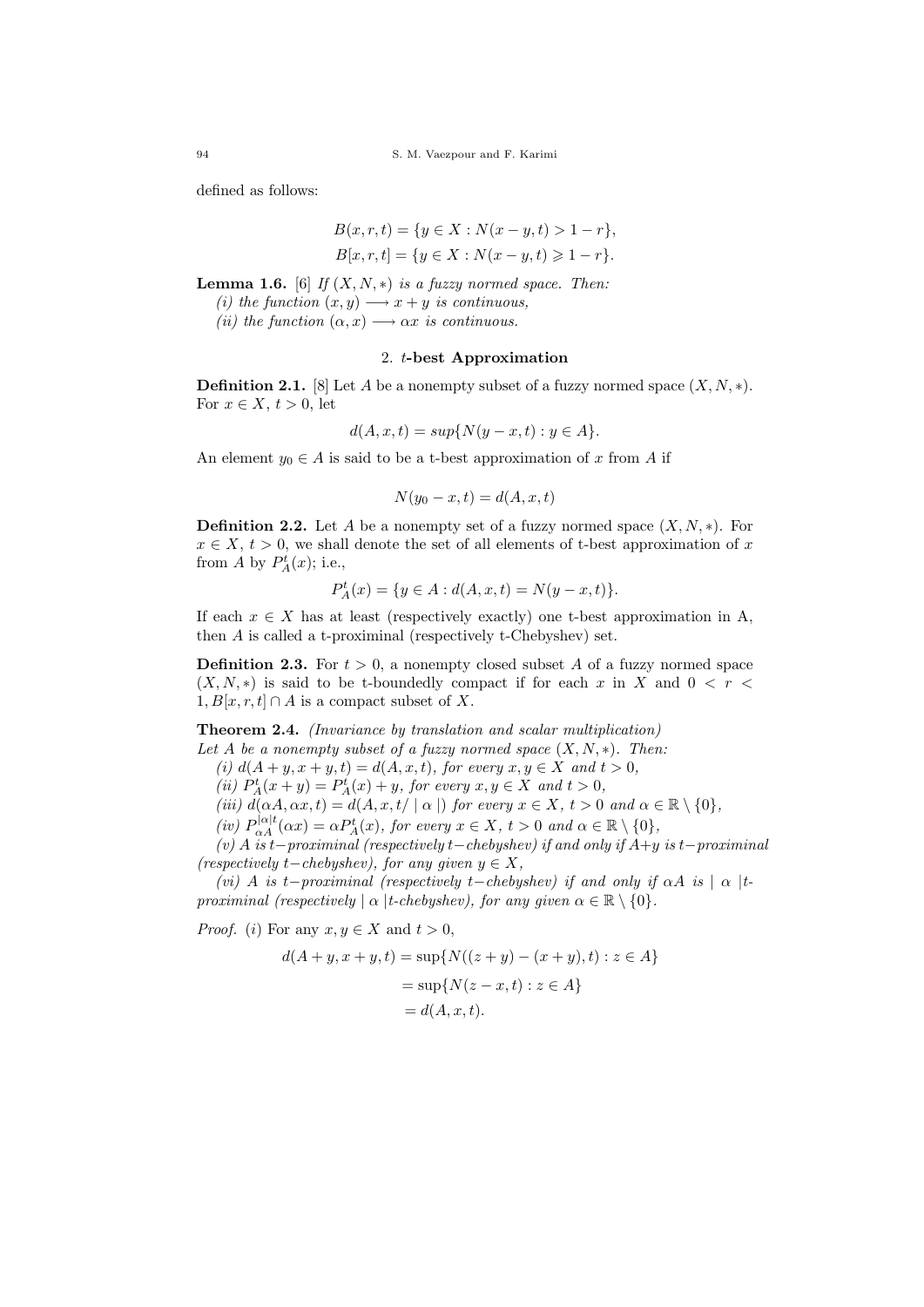(*ii*) Using (*i*),  $y_0 \in P_{A+y}^t(x+y)$  if and only if  $y_0 \in A+y$  and  $d(A+y, x+y, t)$  $N(x + y - y_0, t)$  if and only if  $y_0 - y \in A$  and  $d(A, x, t) = N(x - (y_0 - y), t)$  if and only if  $y_0 - y \in P_A^t(x)$ ; i.e.,  $y_0 \in P_A^t(x) + y$ . (*iii*) We have,

$$
d(\alpha A, \alpha x, t) = \sup \{ N(\alpha x - \alpha z, t) : z \in A \}
$$
  
= 
$$
\sup \{ N(\alpha (x - z), t) : z \in A \}
$$
  
= 
$$
\sup \{ N(x - z, t / | \alpha |) : z \in A \}
$$
  
= 
$$
d(A, x, t / | \alpha |).
$$

(iv) From (iii) it follows that  $y_0 \in P_{\alpha A}^{|\alpha| t}(\alpha x)$  if and only if  $y_0 \in \alpha A$  and  $d(\alpha A, \alpha x, \beta A)$  $\alpha | t$  = N( $\alpha x - y_0$ , |  $\alpha | t$ ) if and only if  $y_0/\alpha \in A$  and  $N(x - y_0/\alpha, t) = d(A, x, t)$ . However, this is equivalent to  $y_0/\alpha \in P_A^t(x)$ ; i.e.,  $y_0 \in \alpha P_A^t(x)$ . (v) is an immediate consequence of (ii), and (vi) follows from (iv).  $\Box$ 

**Corollary 2.5.** Let  $M$  be a nonempty subspace of  $x$ . Then: (i)  $d(M, x + y, t) = d(M, x, t)$ , for every  $t > 0$ ,  $x \in X$  and  $y \in M$ , (ii)  $P_M^t(x+y) = P_M^t(x) + y$ , for every  $t > 0$ ,  $x \in X$  and  $y \in M$ , (iii)  $d(M, \alpha x, |\alpha t|) = d(M, x, t)$ , for every  $t > 0$ ,  $x \in X$  and  $\alpha \in \mathbb{R} \setminus \{0\}$ , (iv)  $P_M^{|\alpha|t}(\alpha x) = \alpha P_M^t(x)$ , for every  $t > 0$ ,  $x \in X$  and  $\alpha \in \mathbb{R} \setminus \{0\}$ .

*Proof.* (i) and (ii) follow from theorem  $(2.4)(i)$  and  $(2.4)(ii)$ , and the fact that if M is a subspace and  $y \in M$ , then  $M + y = M$ .

(*iii*) and (*iv*) follow from Theorem 2.4 (*(iii*) and *(iv)*), and the fact that if M is a subspace and  $\alpha \neq 0$ , then  $\alpha M = M$ .

 $\Box$ 

**Definition 2.6.** For  $x \in X$ ,  $0 < r < 1$ ,  $t > 0$ ,

$$
S[x, r, t] = \{y \in X : N(x - y, t) = 1 - r\},\
$$
  

$$
e_A^t(x) = 1 - d(A, x, t).
$$

**Theorem 2.7.** Let  $(X, N, *)$  be a fuzzy normed space, A be a subset of  $X, x \in X\backslash \overline{A}$ and  $t > 0$ . Then we have,

$$
P_A^t(x) = A \cap B[x, e_A^t(x), t]
$$
  
=  $A \cap S[x, e_A^t(x), t].$  (1)

Proof. The inclusions

P

$$
b_A^t(x) \subseteq A \cap S[x, e_A^t(x), t] \subseteq A \cap B[x, e_A^t(x), t]
$$
\n<sup>(2)</sup>

are obvious by the definitions of  $P_A^t(x)$  and  $e_A^t(x)$ . Conversely, let  $y \in A \cap B[x, e^t_A(x), t]$ , then we have,  $y \in A$  and

$$
N(y - x, t) \ge 1 - e_A^t(x) = d(A, x, t) \ge N(y - x, t).
$$

Therefore  $y \in A$  and

$$
N(y - x, t) = d(A, x, t),
$$

which implies that  $y \in P_A^t(x)$ . So,  $A \cap B[x, e_A^t(x), t] \subset P_A^t(x)$ , whence, by (2), we have  $(1)$ , which completes the proof.

 $\Box$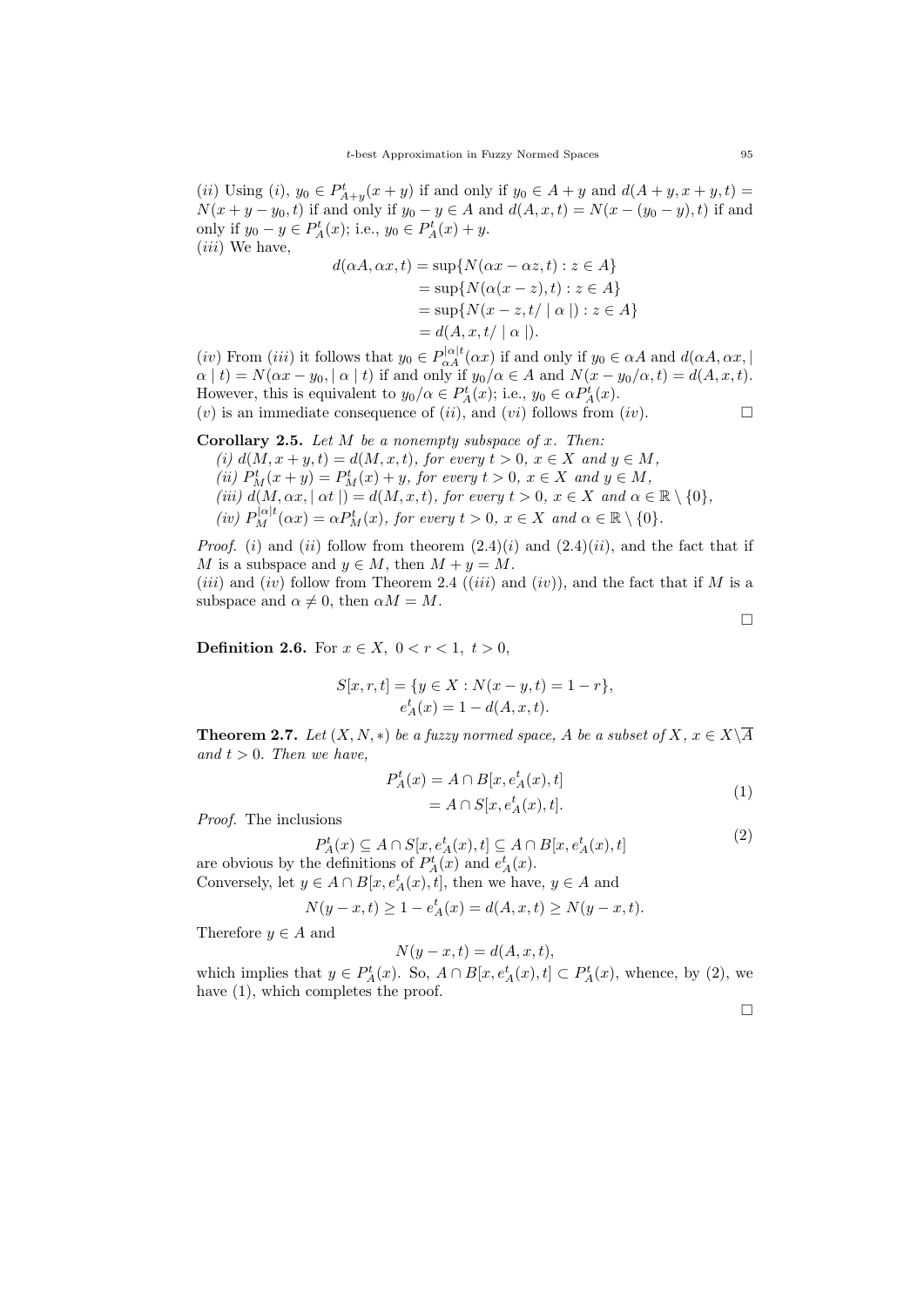**Remark 2.8.** Let  $(X, N, *)$  be a fuzzy normed space, A be a subset of  $X, x \in X\setminus\overline{A}$ and  $t > 0$ . Then we have

$$
A \cap B(x, e_A^t(x), t) = \emptyset,
$$
\n<sup>(3)</sup>

because, if  $y_0 \in A \cap B(x, e_A^t(x), t)$  then  $d(A, x, t) \ge N(x - y_0, t) > d(A, x, t)$ , which is absurd.

**Corollary 2.9.** Let  $(X, N, *)$  be a fuzzy normed space, A be a subset of  $X, x \in X\backslash \overline{A}$ with  $P_A^t(x) \neq \emptyset$  and  $0 < r < 1$  such that :

$$
\emptyset \neq A \cap B[x, r, t] \subseteq S[x, r, t]. \tag{4}
$$

Then we have

$$
r = e_A^t(x),
$$

and consequently  $A \cap B[x, r, t] = P_A^t(x)$ .

*Proof.* If  $r < e^t_A(x)$ , then by the definition of  $e^t_A(x)$  we have  $A \cap B[x, r, t] = \emptyset$ , which contradicts (4). If  $r > e^t_A(x)$ , since  $P^t_A(x) \neq \emptyset$ , then by (1) we have

$$
\emptyset \neq P_A^t(x) = A \cap B[x, e_A^t(x), t] \subseteq A \cap B(x, r, t),
$$

which contradicts (4), and this completes the proof.

 $\Box$ 

**Definition 2.10.** Let  $(X, N, *)$  be a fuzzy normed space,  $0 < r < 1$  and  $t > 0$ . We shall say that a set  $A \subset X$  supports the cell  $B[x, r, t]$ , or that A is a support set of the cell  $B[x, r, t]$ , if we have  $d(A, B[x, r, t], t) = 1$  and  $A \cap B(x, r, t) = \emptyset$ .

**Theorem 2.11.** Let  $(X, N, *)$  be a fuzzy normed space, A a non-void set in X,  $x \in X \backslash \overline{A}$ ,  $a_0 \in A$  and  $t > 0$ . We have  $a_0 \in P_A^t(x)$  if and only if the set A supports the cell  $B = B[x, 1 - N(a_0 - x, t), t].$ 

*Proof.* Assume that  $a_0 \in P_A^t(x)$ . Hence  $N(a_0 - x, t) = d(A, x, t)$ . Then by (3), we have  $A \cap B(x, 1 - N(a_0 - x, t), t) = \emptyset$ , on the other hand, since  $a_0 \in A \cap B[x, 1 N(a_0-x, t), t$ , we have  $d(A, B, t) = 1$ . Consequently, the set A supports the cell B. Conversely, suppose  $a_0 \notin P_A^t(x)$ , hence  $N(a_0 - x, t) < d(A, x, t)$ , and let  $0 < \varepsilon < 1$ be such that  $N(a_0 - x, t) < d(A, x, t) - \varepsilon$ . Then there exists an  $a \in A$  such that  $N(a_0 - x, t) < d(A, x, t) - \varepsilon < N(a - x, t)$ , hence  $a \in B(x, 1 - N(a_0 - x, t), t)$ . Consequently, A does not support the cell B, which completes the proof.

 $\Box$ 

**Remark 2.12.** We recall that a set A in a topological space  $\tau$  is said to be countably compact, if every countable open cover of  $A$  has a finite subcover, or, what is equivalent, if for every decreasing sequence  $A_1 \supset A_2 \supset \cdots$  of non-void closed subsets of A we have  $\bigcap_{n=1}^{\infty} A_n \neq \emptyset$ .

**Theorem 2.13.** Let  $(X, N, *)$  be a fuzzy normed space,  $\tau$  be an arbitrary topology on X and  $t > 0$ . If A is a non-void set of X such that for  $A \cap B[x, r, t]$  is  $\tau$ -countably compact, then A is t-proximinal.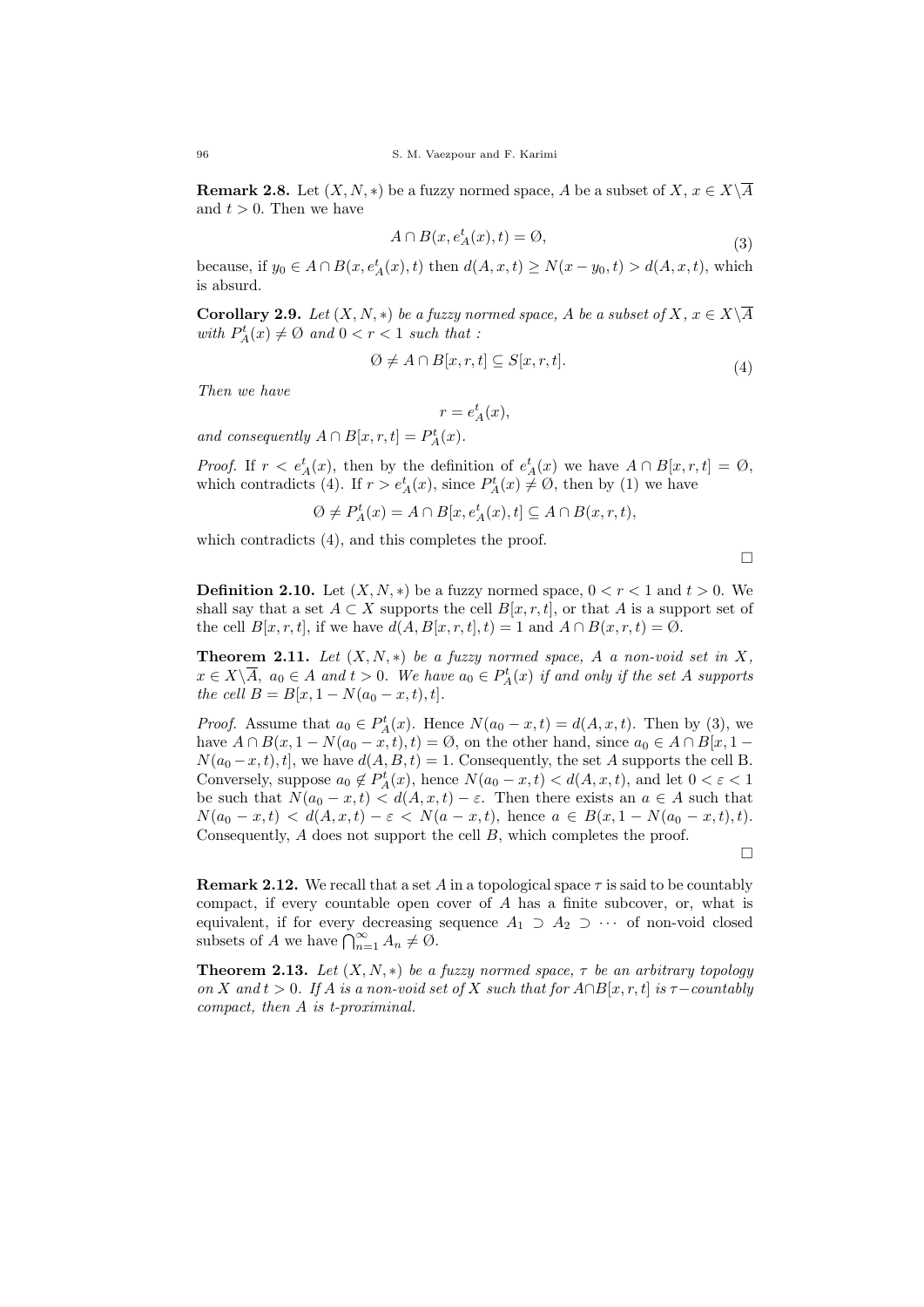*Proof.* For every  $n \in \mathbb{N}, 0 < 1 - d(A, x, t) + \frac{d(A, x, t)}{n+1} < 1$ . Put

$$
A_n^t = A \cap B[x, 1 - d(A, x, t) + \frac{d(A, x, t)}{n + 1}, t] \quad (n = 1, 2, \ldots).
$$

Since for every  $n \in \mathbb{N}$ ,  $d(A, x, t)(1 - \frac{1}{n+1}) < d(A, x, t)$ , obviously  $A_1^t \supset A_2^t \supset \cdots$ and each  $A_n^t$  is non-void. Hence there exists  $a_n^t \in A$  such that

$$
d(A, x, t)(1 - \frac{1}{n+1}) < N(a_n^t - x, t)
$$

It follows that  $a_n^t \in A_n^t$ . Now, since each  $A_n^t$  is  $\tau$ -countably compact and  $\tau$ -closed, we conclude that there exists an  $a_0 \in \bigcap_{n=1}^{\infty} A_n^t$ . Then we have

$$
d(A, x, t) \ge N(a_0 - x, t) \ge d(A, x, t)(1 - \frac{1}{n+1})(n = 1, 2, \ldots),
$$

whence  $a_0 \in P^t_A(x)$  which completes the proof.

 $\Box$ 

**Definition 2.14.** Let A be a nonempty subset of a fuzzy normed space  $(X, N, *)$ . An element  $y_0 \in A$  is said to be an F−best approximation of  $x \in X$  from A if it is a t-best approximation of x from A, for every  $t > 0$ , i.e.,

$$
y_0 \in \bigcap_{t \in (0,\infty)} P_A^t(x).
$$

The set of all elements of  $F$ −best approximations of X from A is denoted by  $FP_A(x)$ , i.e.,

$$
FP_A(x) = \bigcap_{t \in (0,\infty)} P_A^t(x).
$$

If each  $x \in X$  has at least (respectively exactly) one F-best approximation in A, then A is called a  $F$ -proximinal (respectively  $F$ -chebyshev) set.

**Example 2.15.** Let  $X = \mathbb{R}^2$ . For  $a, b \in [0, 1]$ , let  $a * b = ab$ . Define  $N : \mathbb{R}^2 \times$  $(0,\infty) \rightarrow [0,1]$  by

$$
N((x_1, x_2), t) = (\exp \frac{\sqrt{x_1^2 + x_2^2}}{t})^{-1}.
$$

Then  $(X, N, *)$  is a fuzzy normed space. Let  $A = \{(x_1, x_2) \in \mathbb{R}^2 \mid -1 \le x_1 \le 1, 0 \le x_2 \le 1\}$  $x_2 \leq x_1^2$  and  $x = (0, 2)$ . Then for every  $t > 0$ , √

$$
N((-1,1)-(0,3),t) = N((1,1)-(0,3),t) = (\exp \frac{\sqrt{5}}{t})^{-1}.
$$

On the other hand,

$$
d(A, (0,3), t) = \sup \{ N((x_1, x_2) - (0,3), t) \mid -1 \le x_1 \le 1, 0 \le x_2 \le x_1^2 \}
$$
  
= 
$$
\sup \{ (\exp \frac{\sqrt{x_1^2 + (x_2 - 3)^2}}{t})^{-1} \mid -1 \le x_1 \le 1, 0 \le x_2 \le x_1^2 \}
$$
  
= 
$$
(\exp \frac{\sqrt{5}}{t})^{-1}.
$$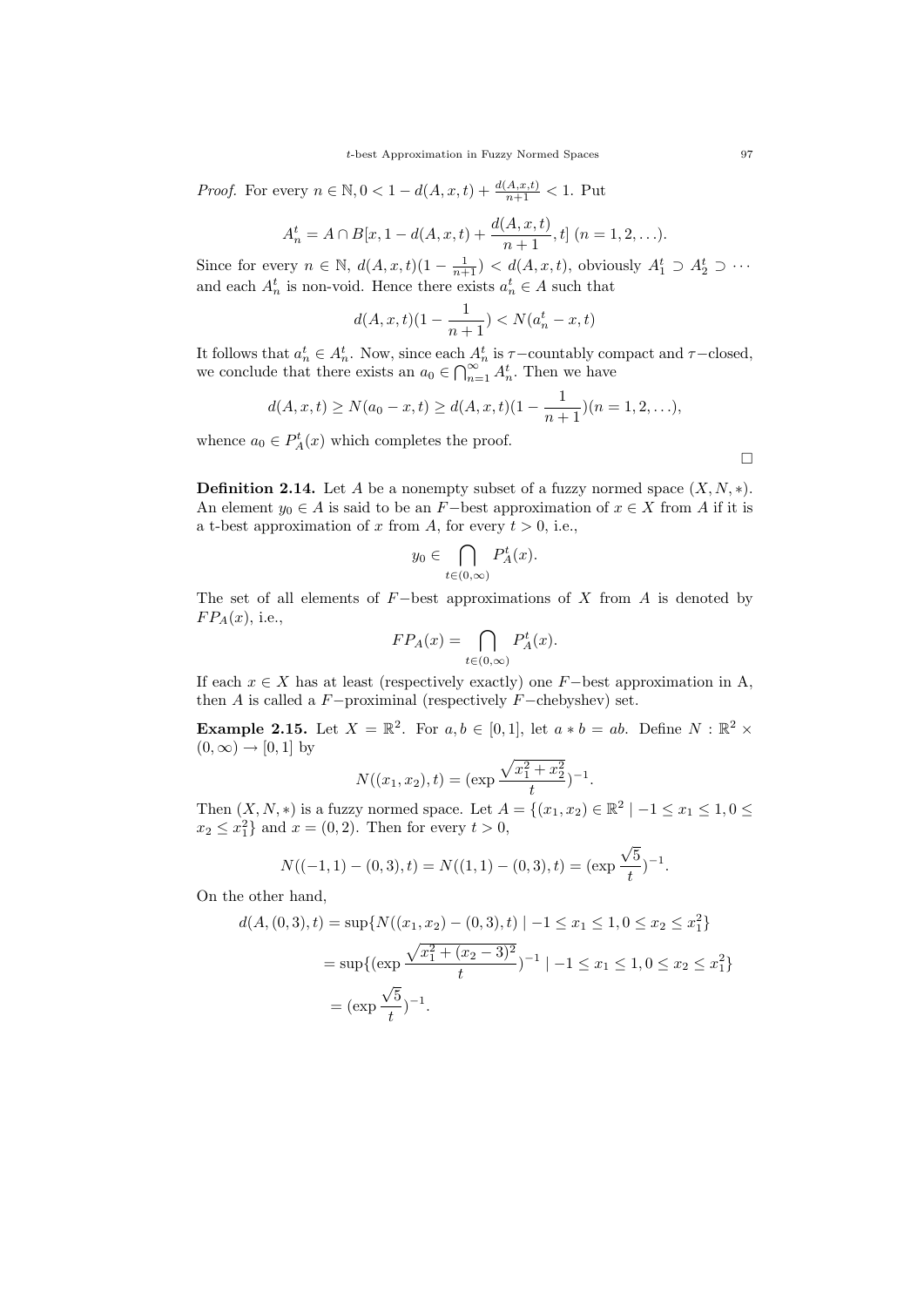So, for every  $t > 0$ ,  $y_0 = (-1, 1)$  and  $y_1 = (1, -1)$  are t-best approximations of  $(0, 3)$  from A. Therefore  $y_0 = (-1, 1)$  and  $y_1 = (1, -1)$  are F-best approximations of  $x = (0, 3)$  from A. Therefore A is not an F-Chebyshev set.

**Example 2.16.** Let  $X = \mathbb{R}$ . For  $a, b \in [0, 1]$ , let  $a * b = ab$ . Define

$$
N: \mathbb{R} \times (0, \infty) \to [0, 1],
$$

by

$$
N(x,t) = \frac{t}{t+|x|}.
$$

Then  $(X, N, *)$  is a fuzzy normed space. Let  $A = [0, 1]$ . Then, for every  $x > 1$ , 1 is an F−best approximation of x from A and for every  $x < 0$ , 0 is an F−best approximation of x from A. So A is an  $F$ -proximinal set.

Remark 2.17. For an arbitrary set  $A \subset X$  we shall denote by  $\partial A$  the boundary of A, by IntA the interior of A (hence  $\partial A = \overline{A} \setminus IntA$ ), and by  $\mathcal{M}_A$  the set of all elements of the F−best approximation of the elements  $x \in X$  from A, i.e.

$$
\mathcal{M}_A = \bigcup_{x \in X} FP_A(x).
$$

**Theorem 2.18.** Let  $(X, N, *)$  be a fuzzy normed space and A be a F−best proximinal set in X. Then

$$
\partial A \subset \overline{\mathcal{M}}_A.
$$

*Proof.* If  $\partial A = \emptyset$ , the statement is obvious. If  $\partial A \neq \emptyset$ , let  $a_0 \in \partial A$ ,  $0 < \varepsilon < 1$  and t > 0 be arbitrary. Then there exists  $0 < \varepsilon' < 1$  such that  $(1-\varepsilon')*(1-\varepsilon') > 1-\varepsilon$  and the cell  $B(a_0, \varepsilon', t/2)$  contains at least one element  $x \in X \backslash A$ . Let  $\pi_A(x) \in FP_A(x)$ (it exists, since by hypothesis, A is F−proximinal). Then we have,

$$
N(a_0 - \pi_A(x), t) \ge N(a_0 - x, t/2) * N(x - \pi_A(x), t/2)
$$
  
=  $N(a_0 - x, t/2) * N(A, x, t/2)$   

$$
\ge N(a_0 - x, t/2) * N(a_0 - x, t/2)
$$
  

$$
\ge (1 - \varepsilon') * (1 - \varepsilon')
$$
  

$$
> 1 - \varepsilon.
$$

So,  $B(a_0, \varepsilon, t) \cap \mathcal{M}_A \neq \emptyset$  and since  $\varepsilon > 0$  is arbitrary, we obtain  $a_0 \in \overline{\mathcal{M}}_A$  which completes the proof.

 $\Box$ 

The authors would like to thank the referees for their helpful comments and a careful reading of the article.